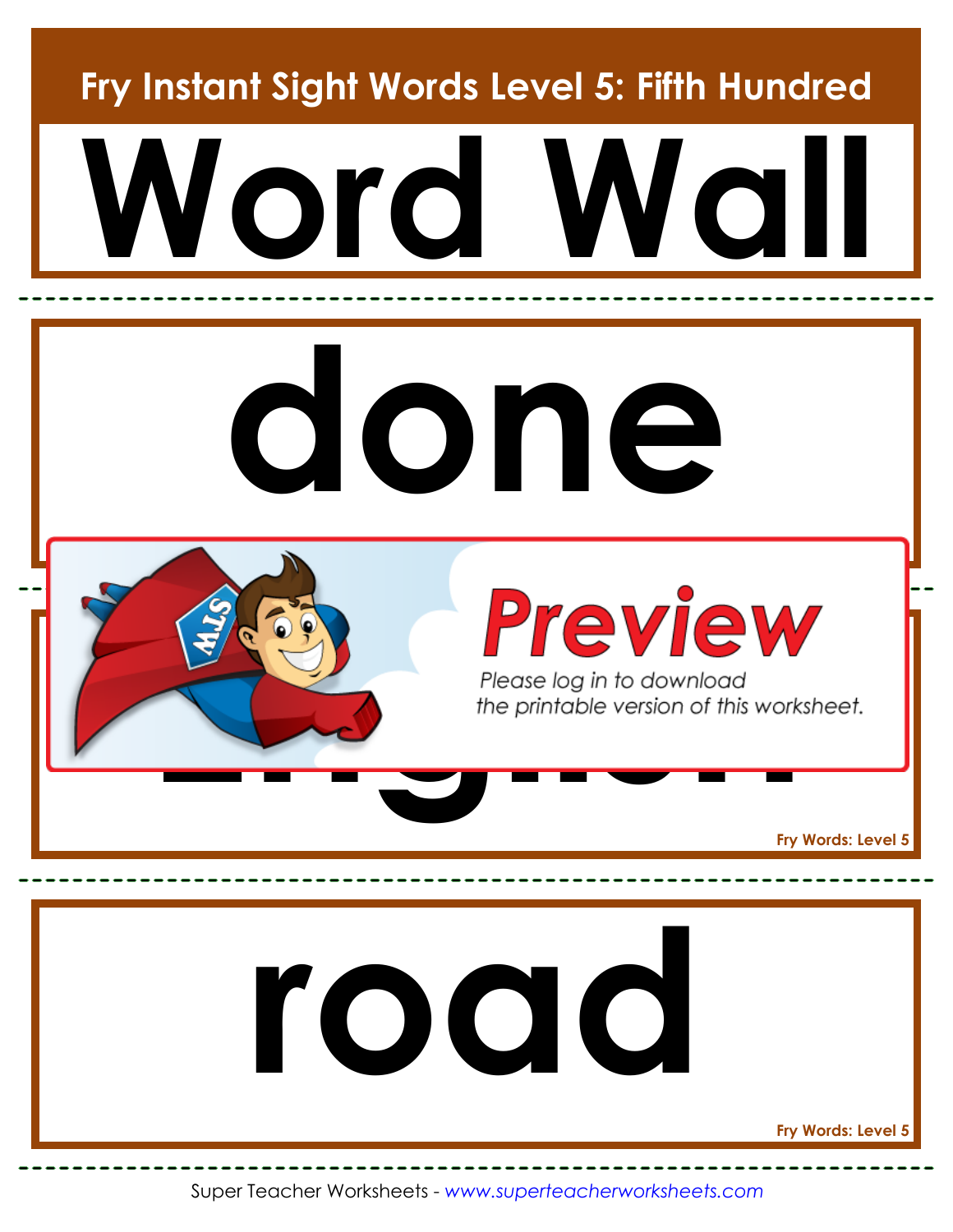## **half**

**Fry Words: Level 5**

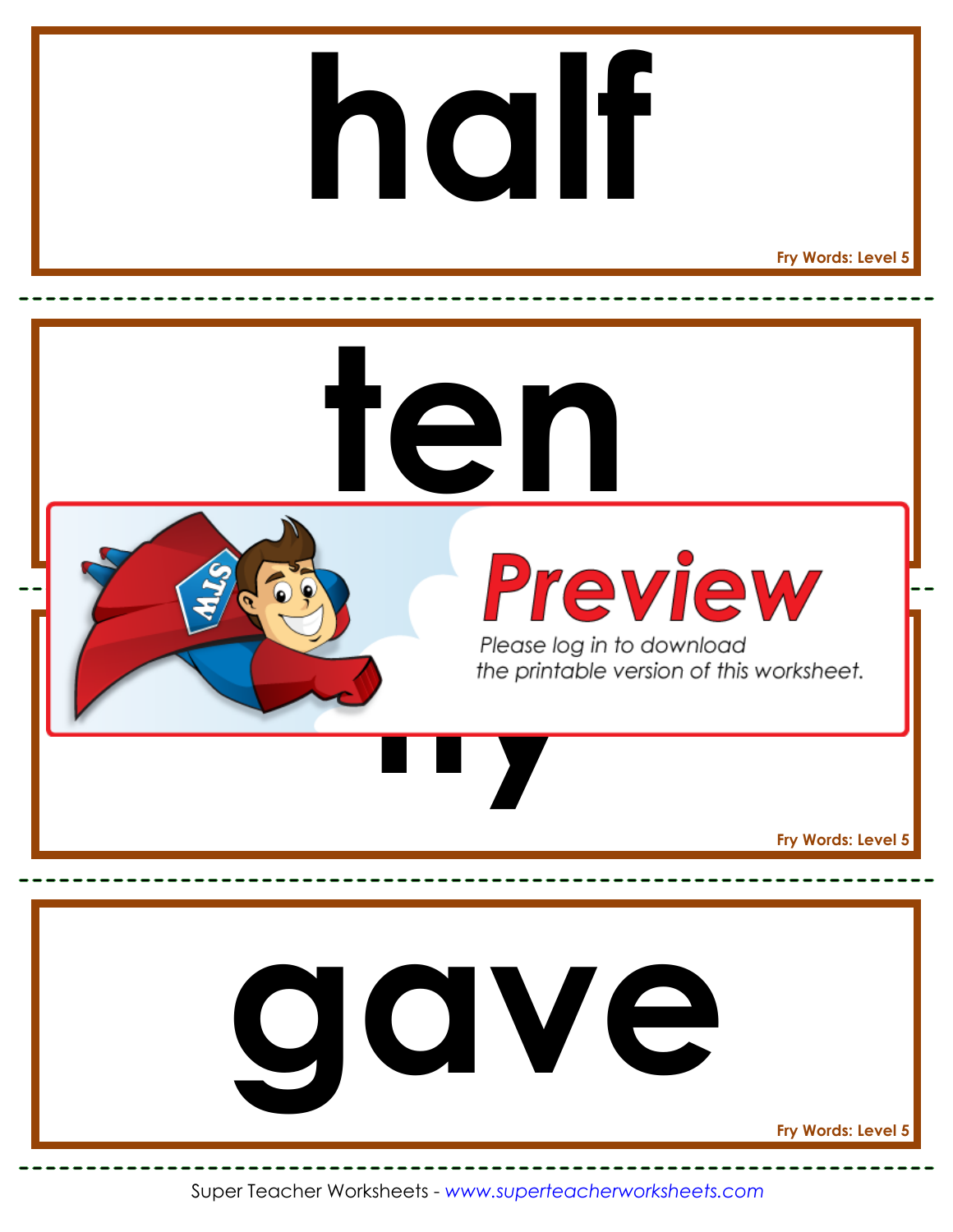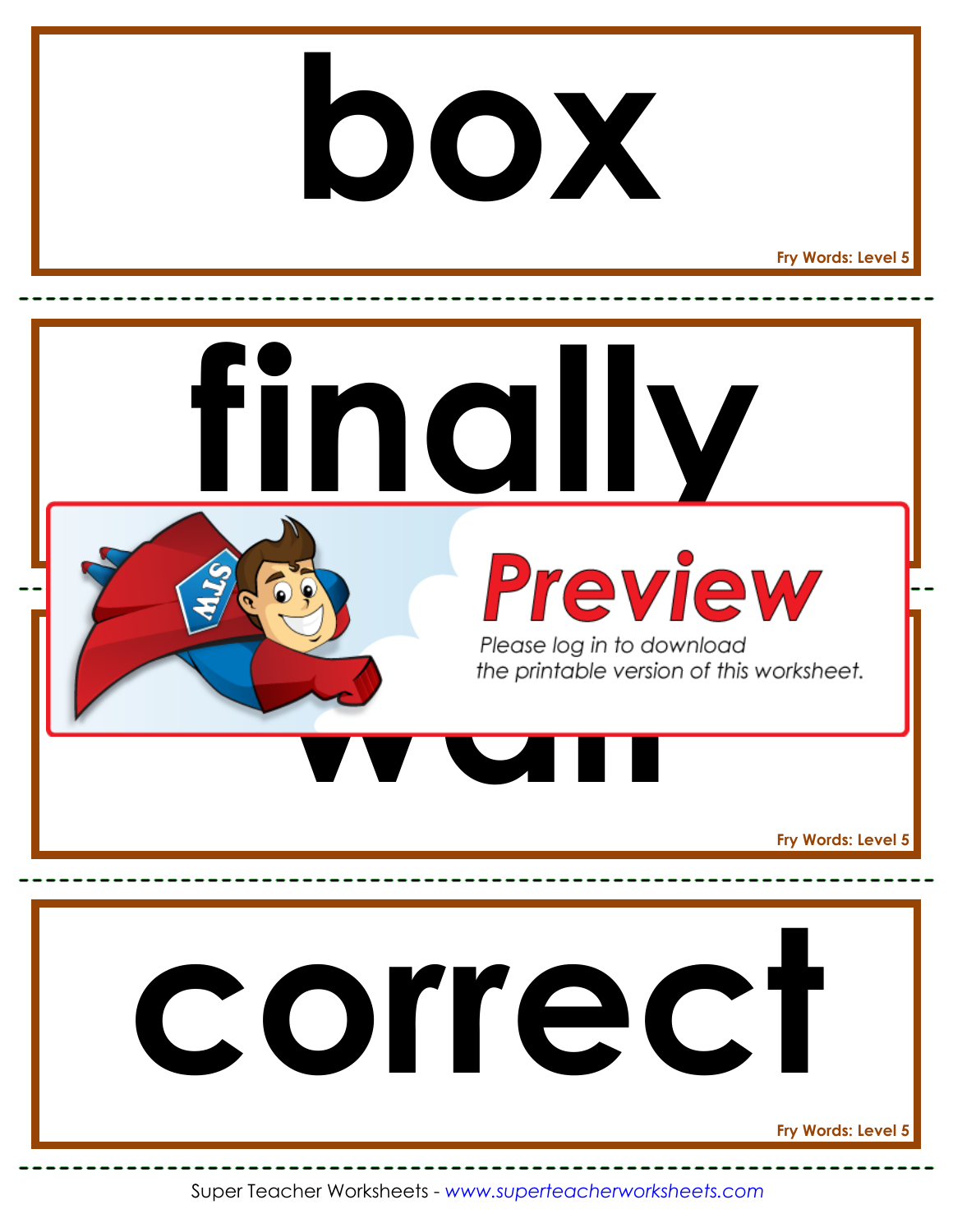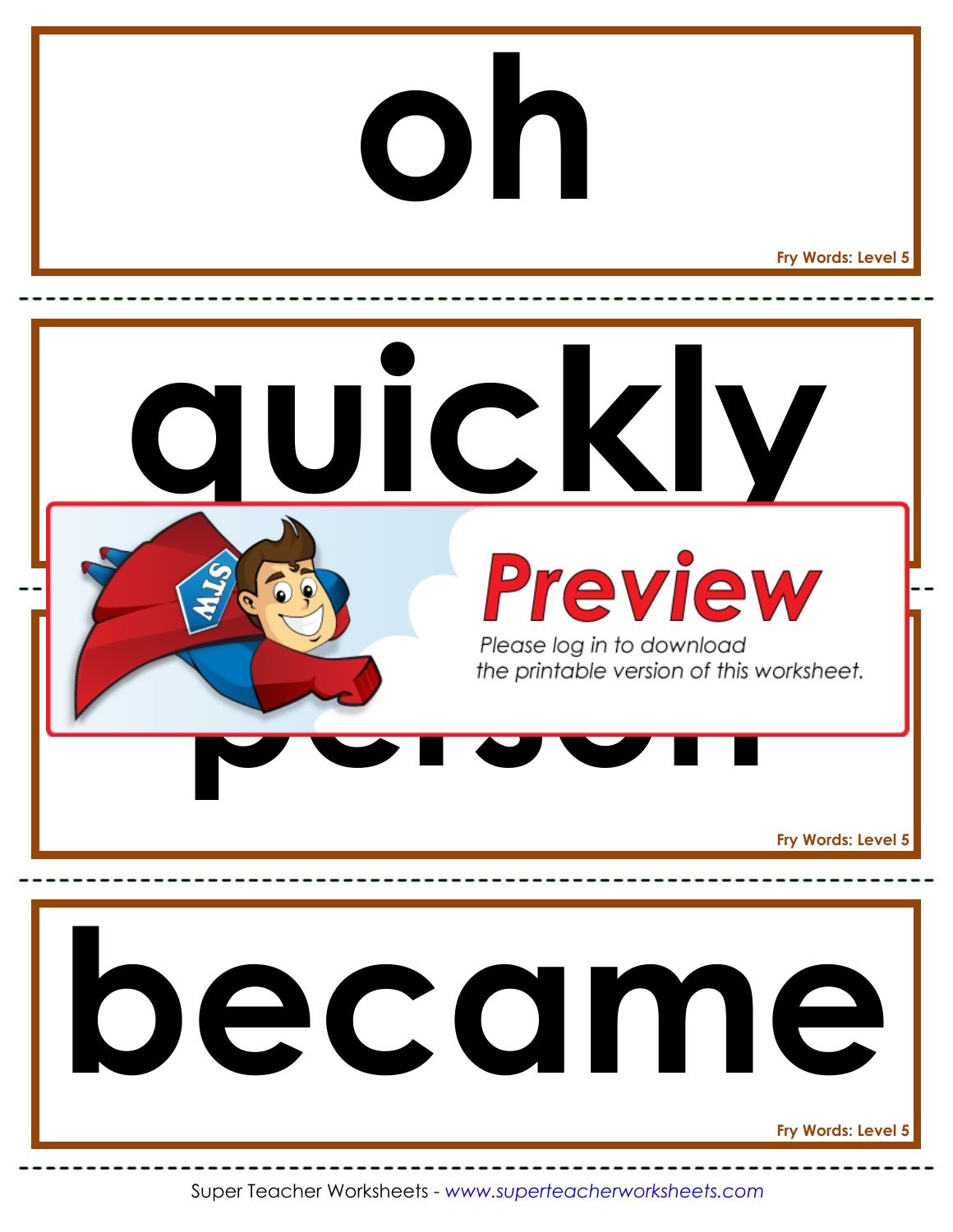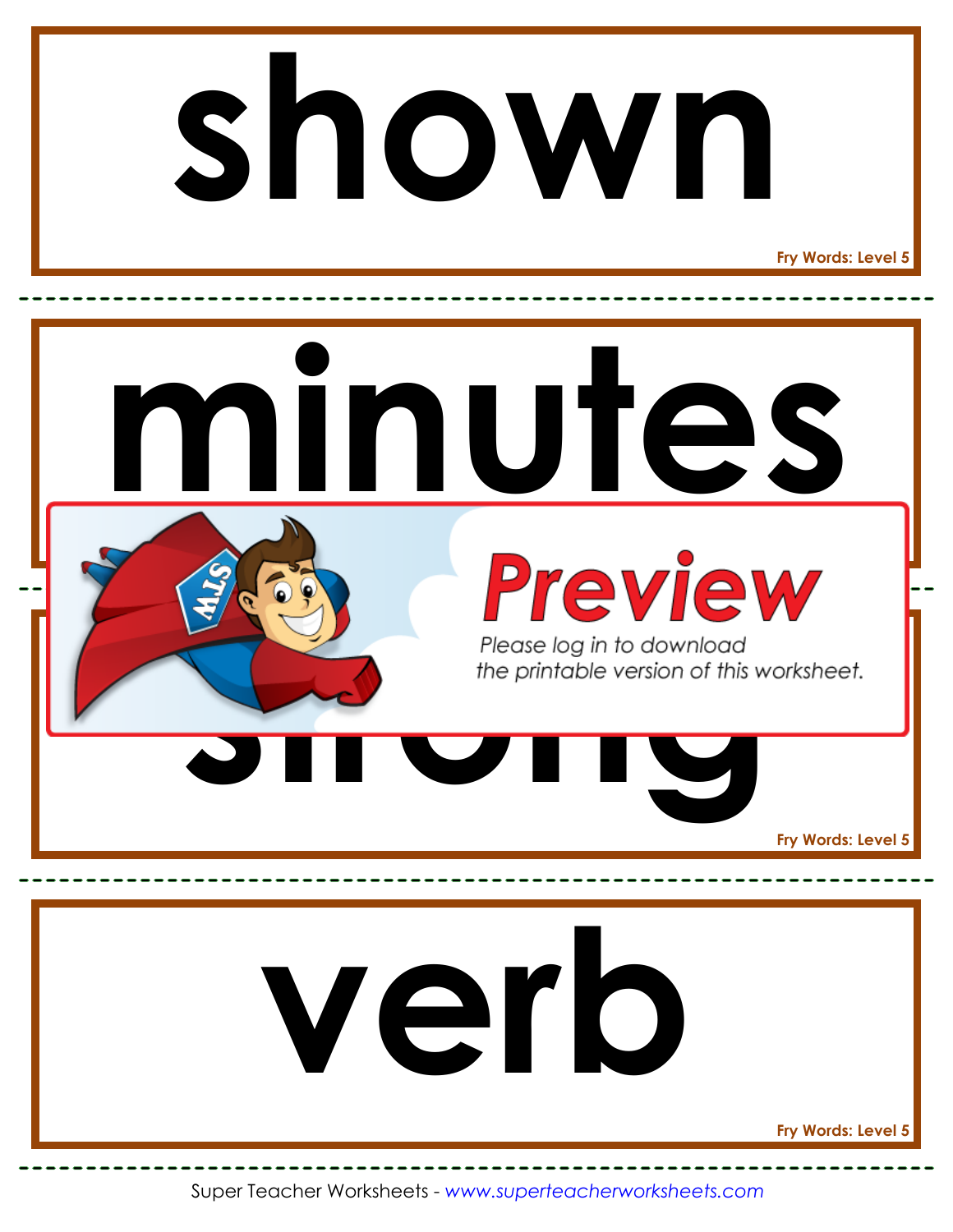## **stars**

**Fry Words: Level 5**

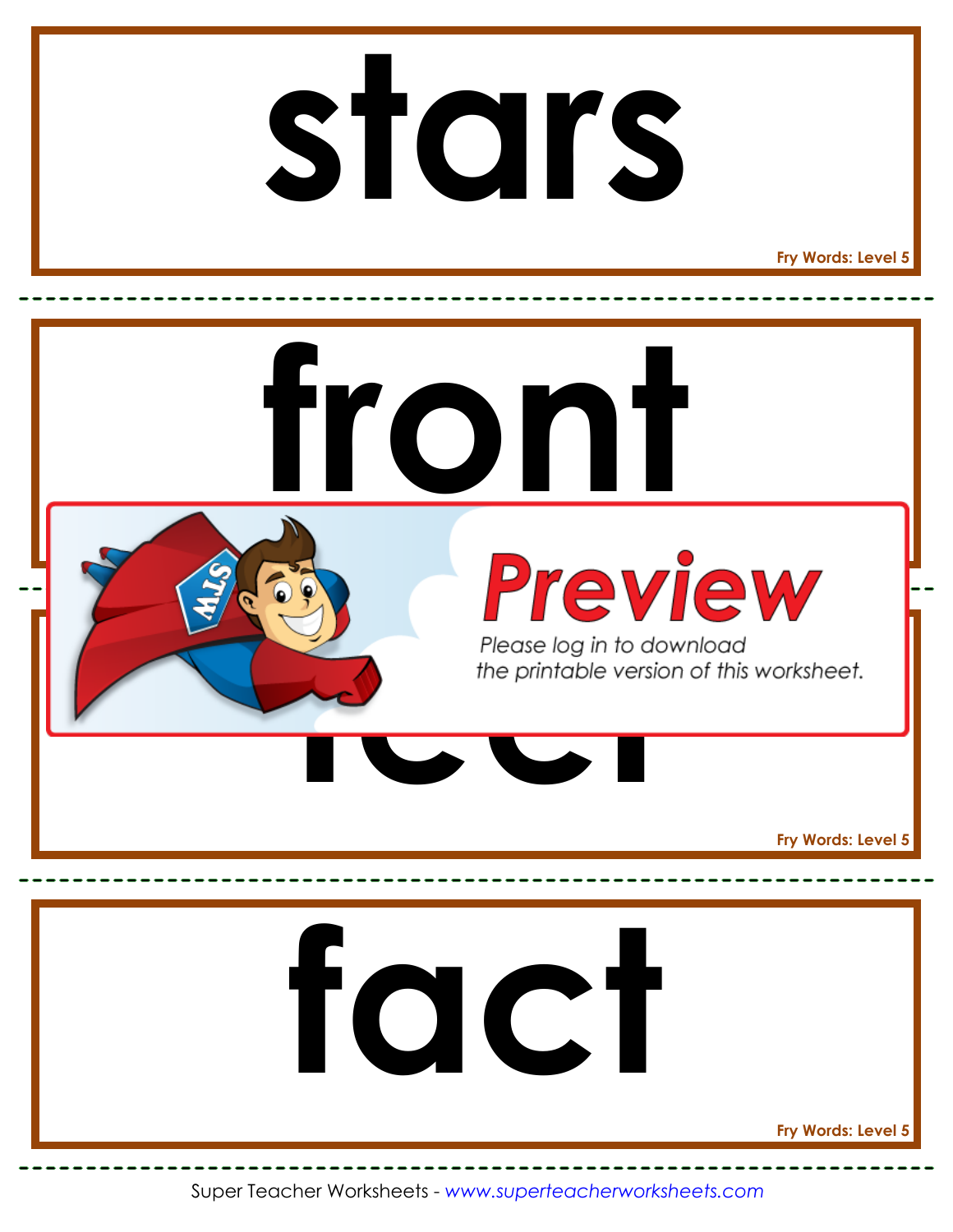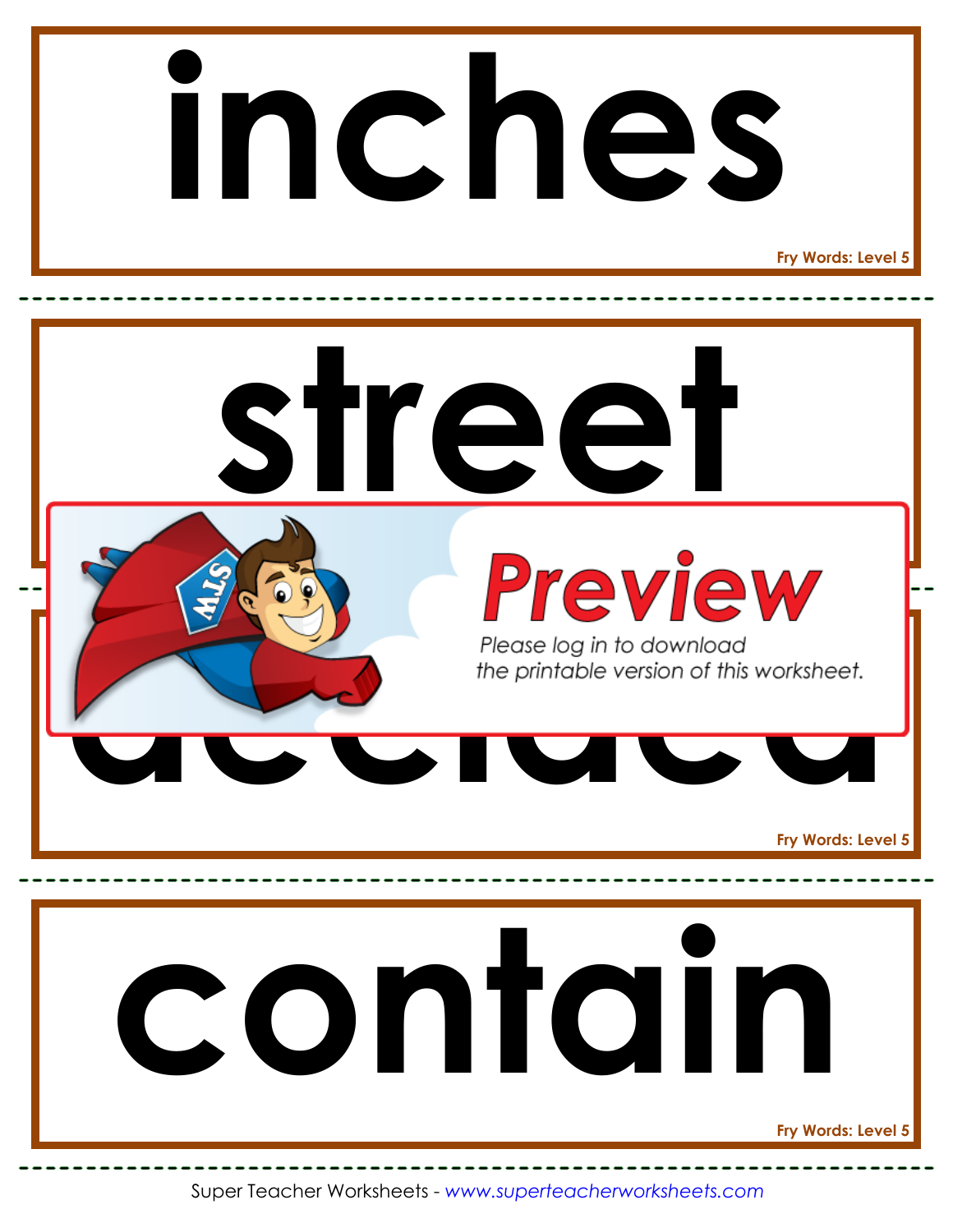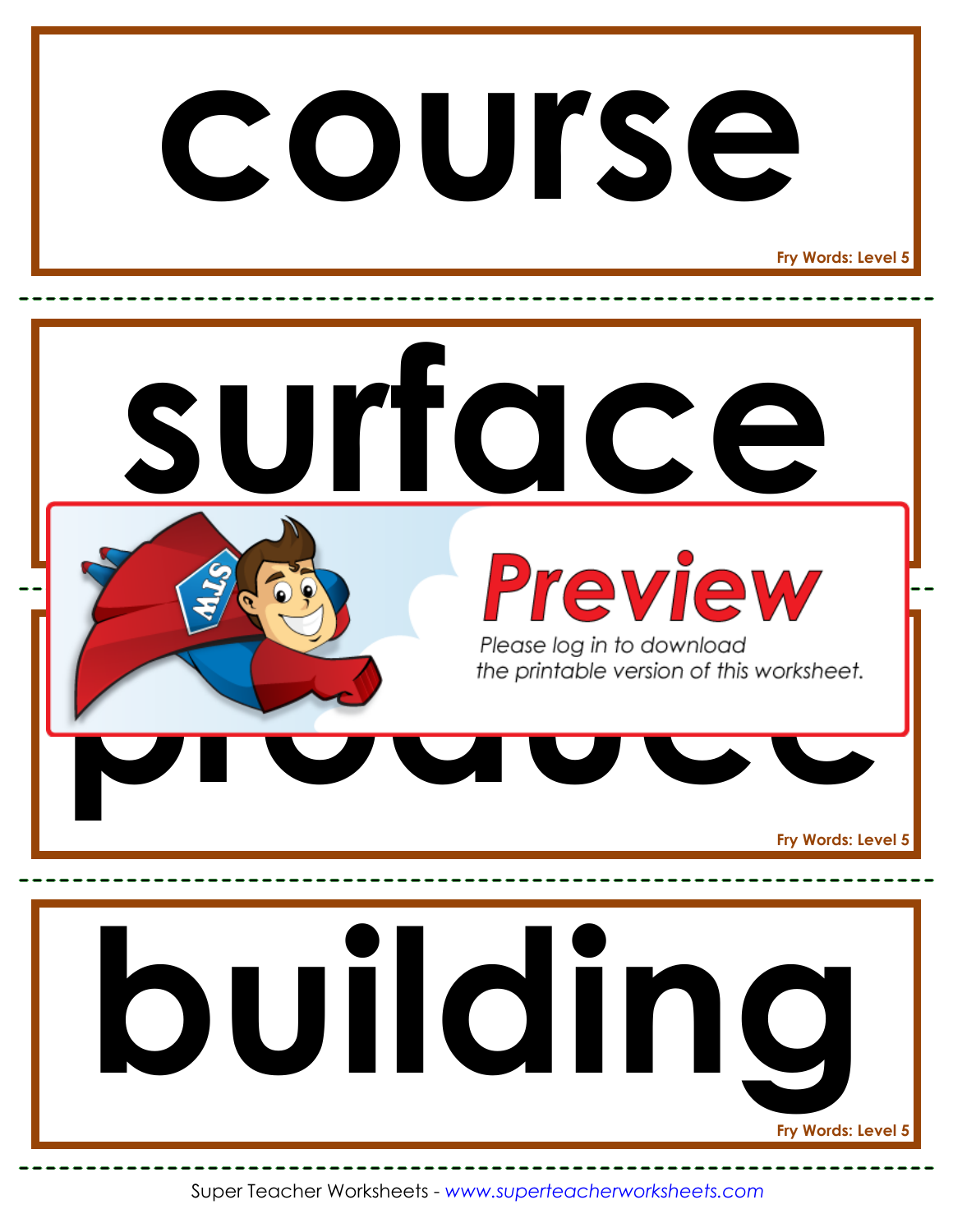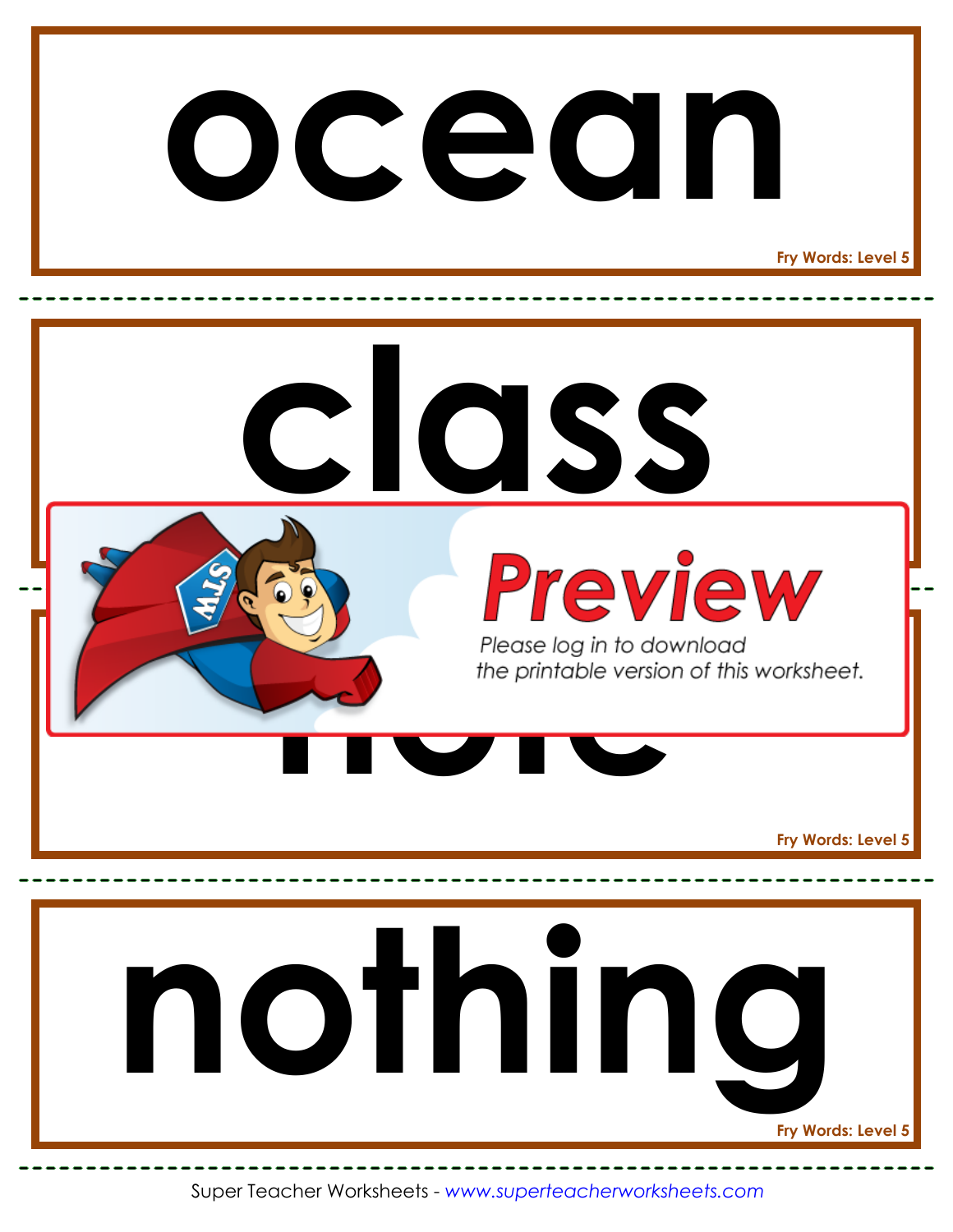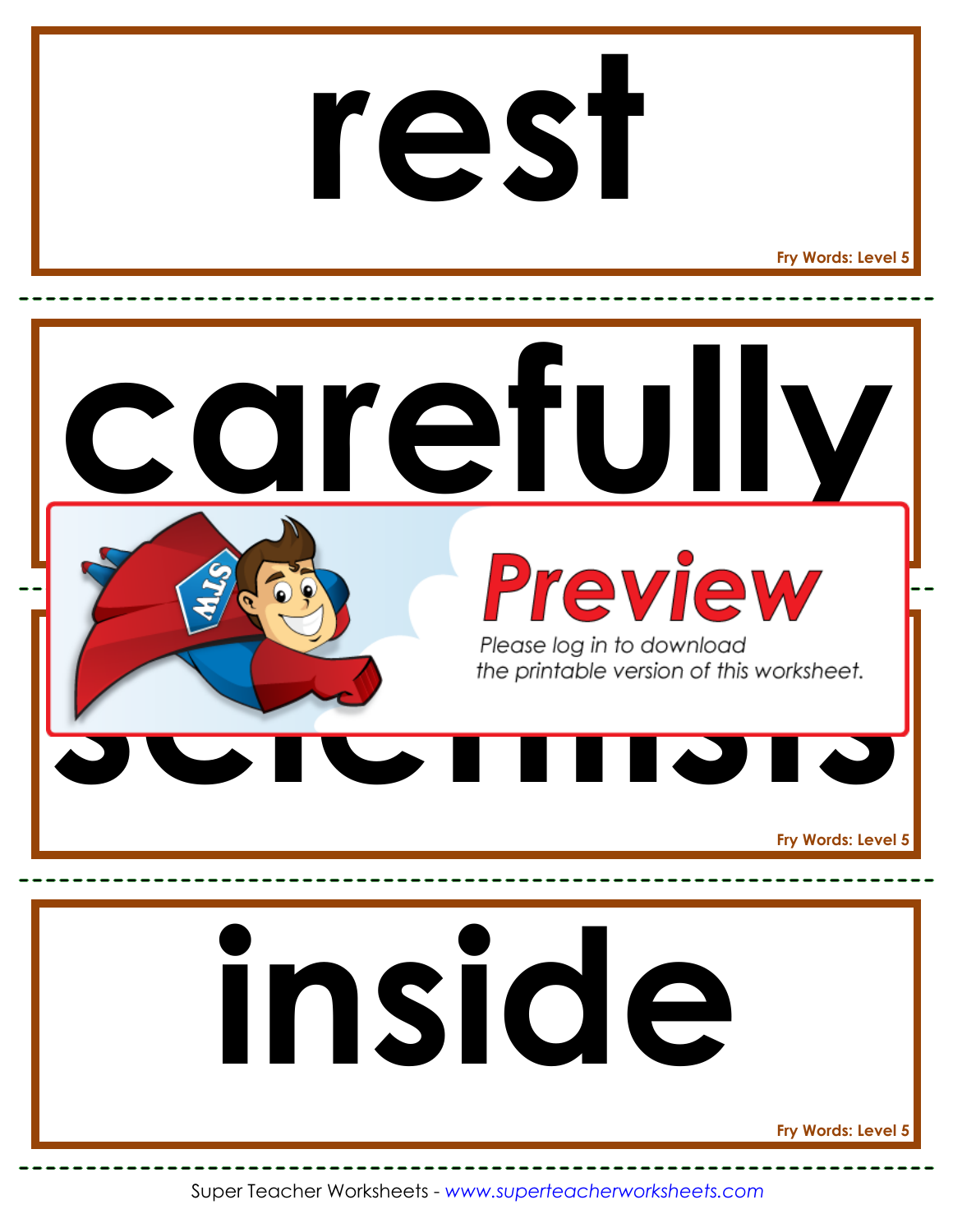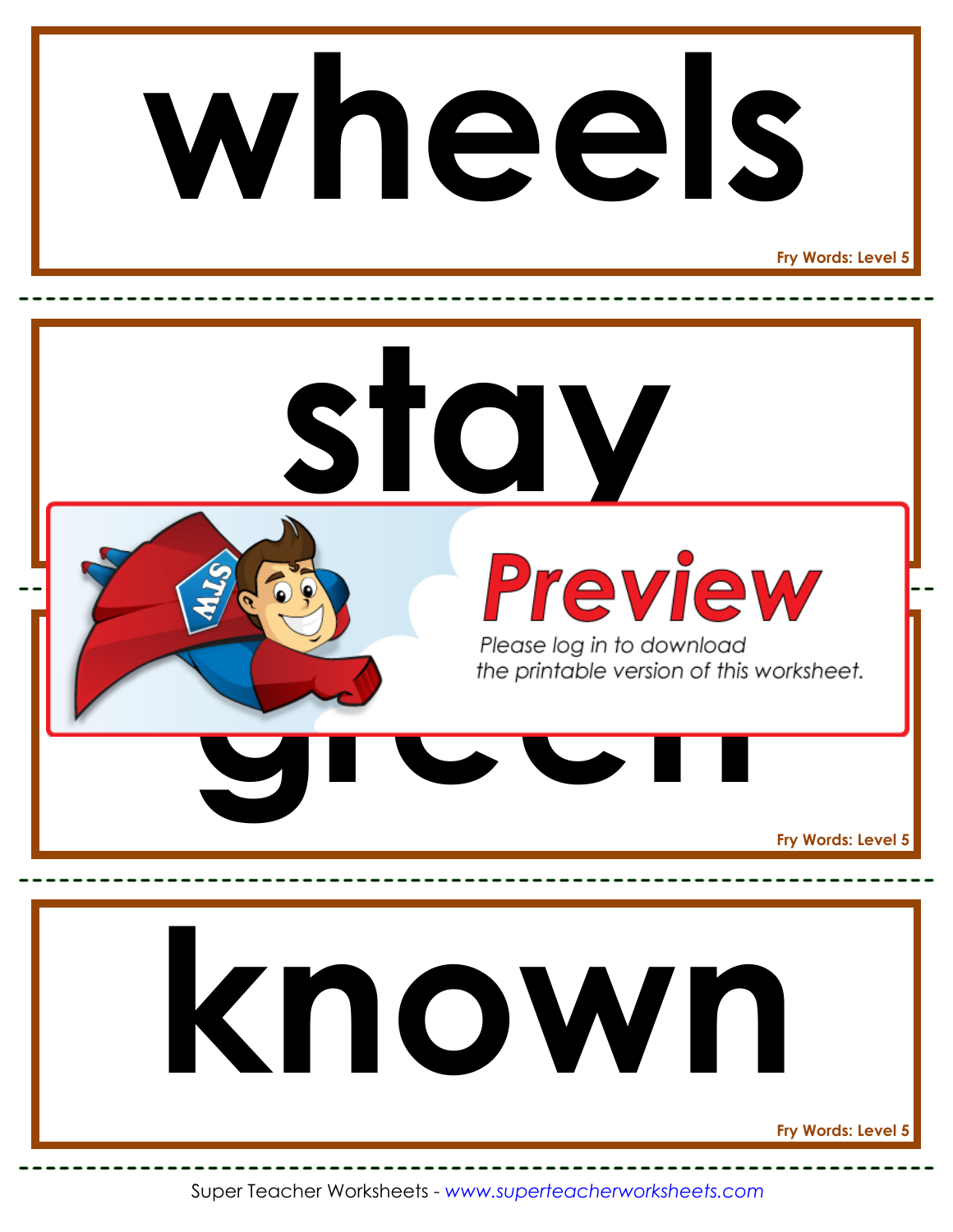

Super Teacher Worksheets - *www.superteacherworksheets.com*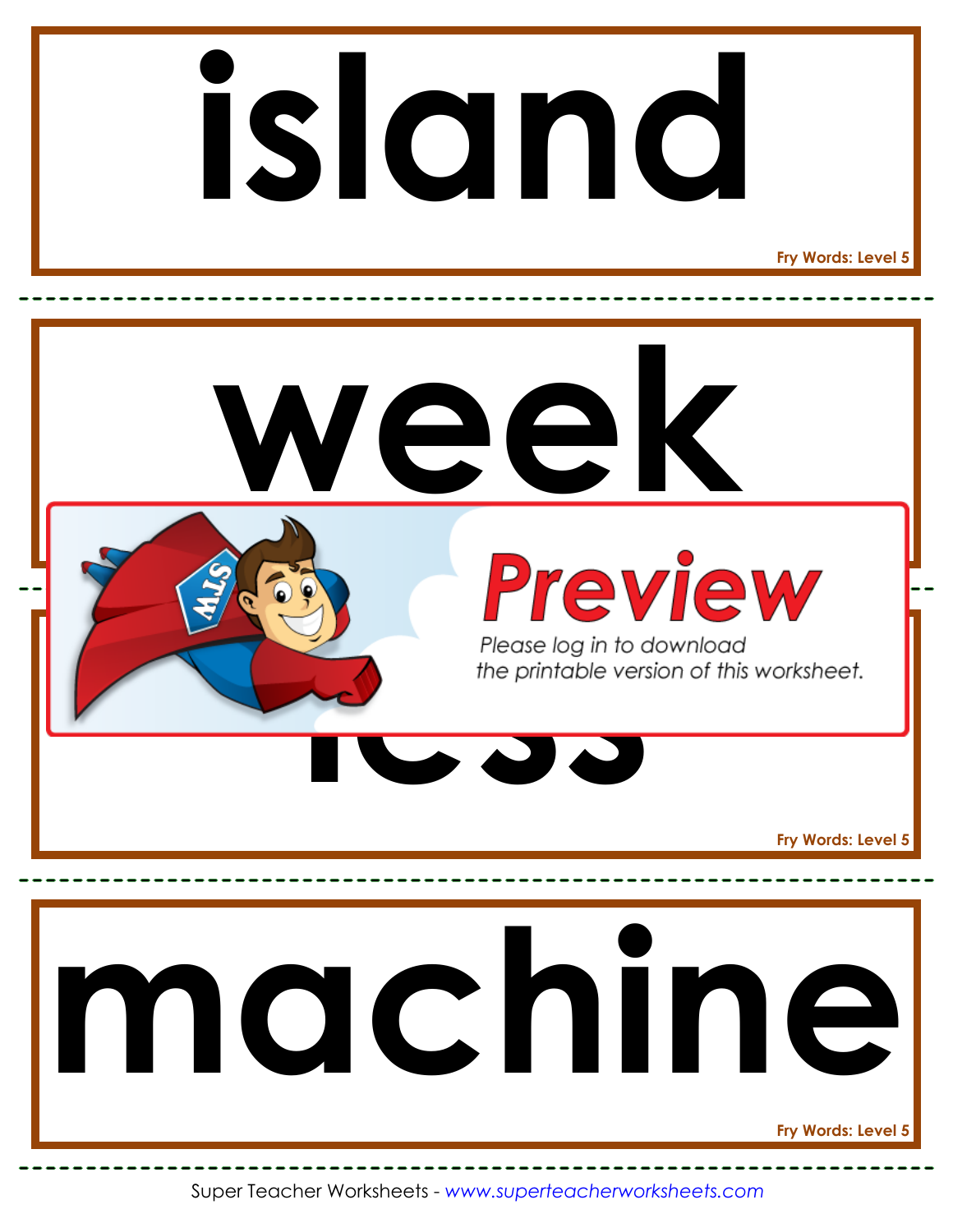#### **base**

**Fry Words: Level 5**

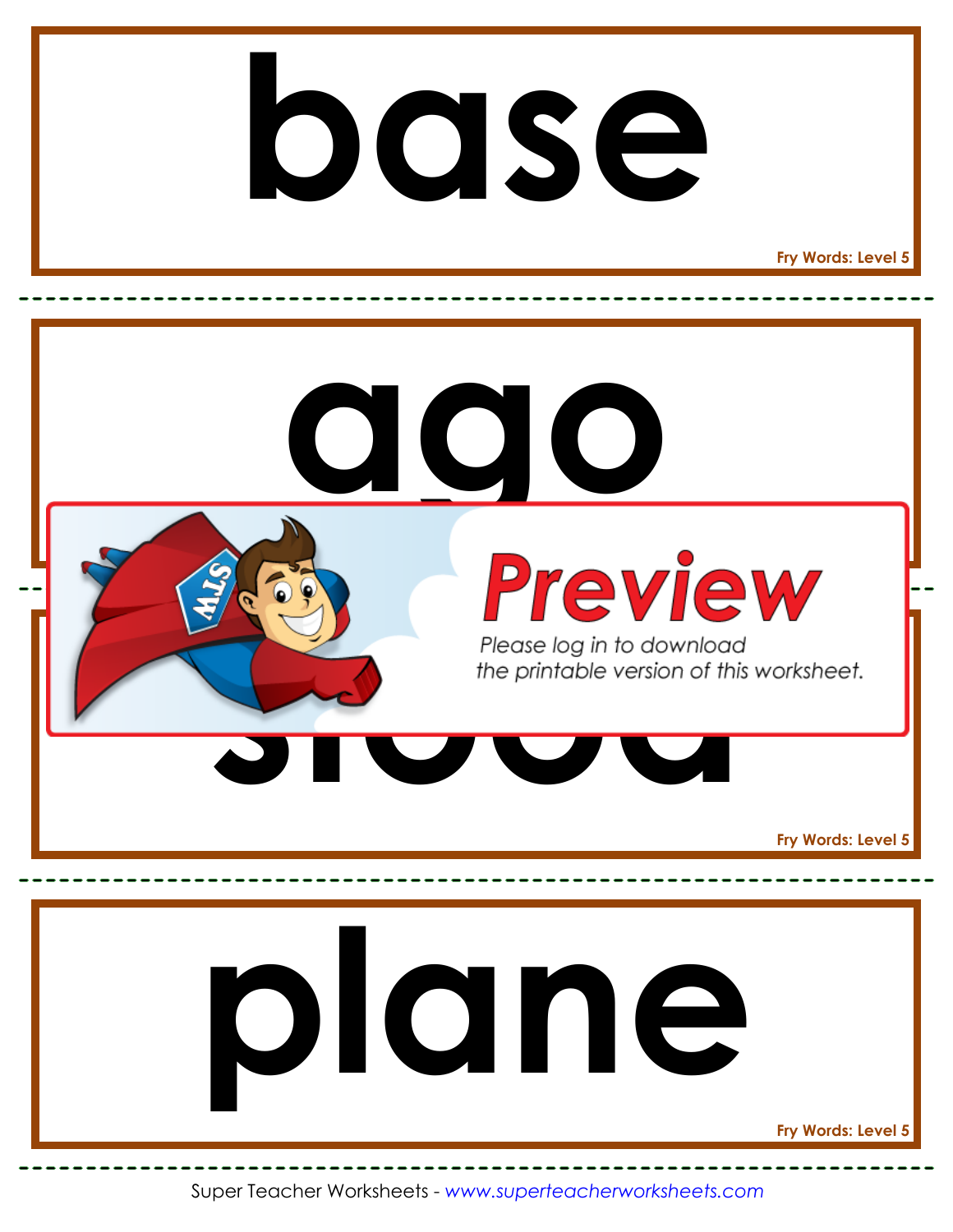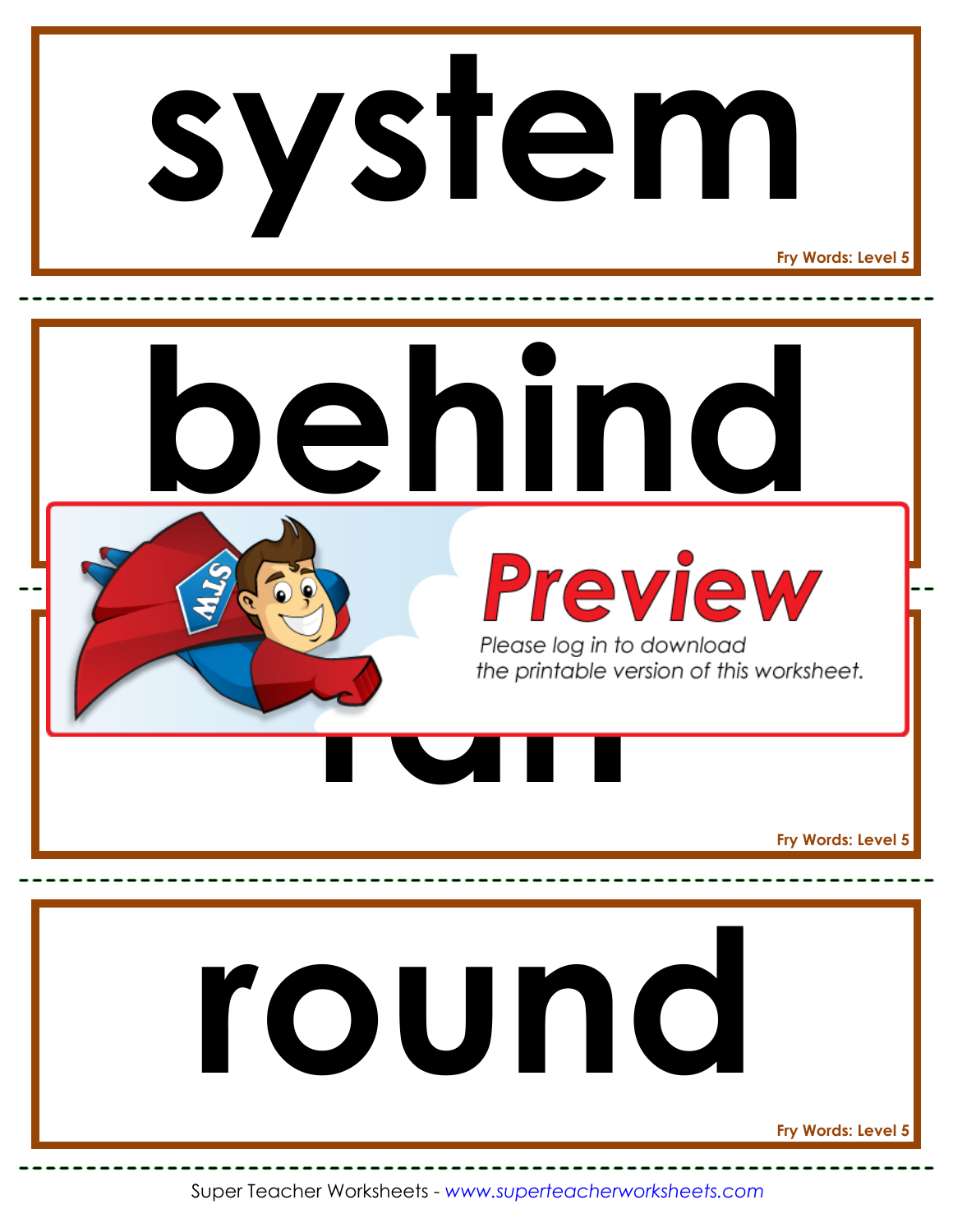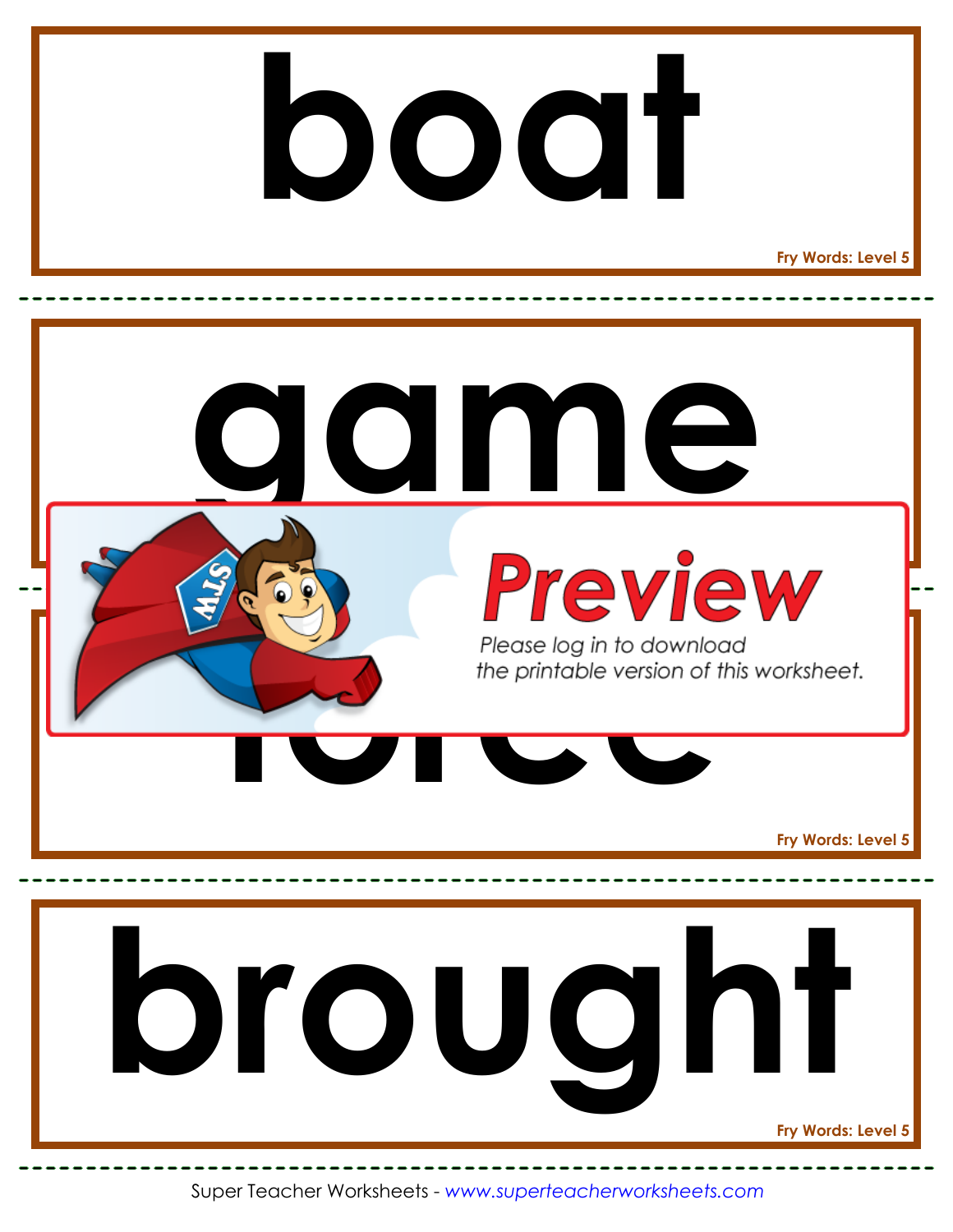## **understand**

**Fry Words: Level 5**

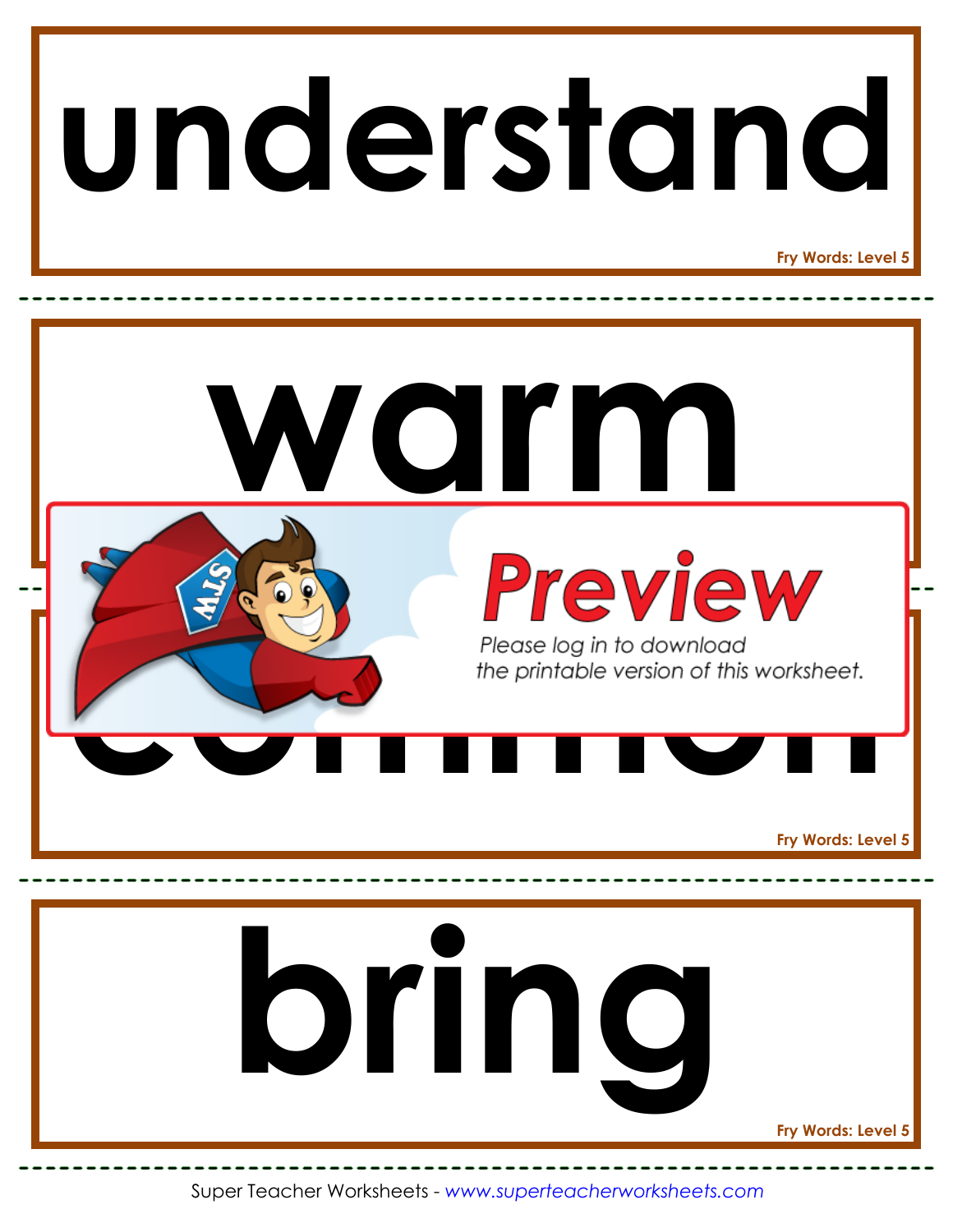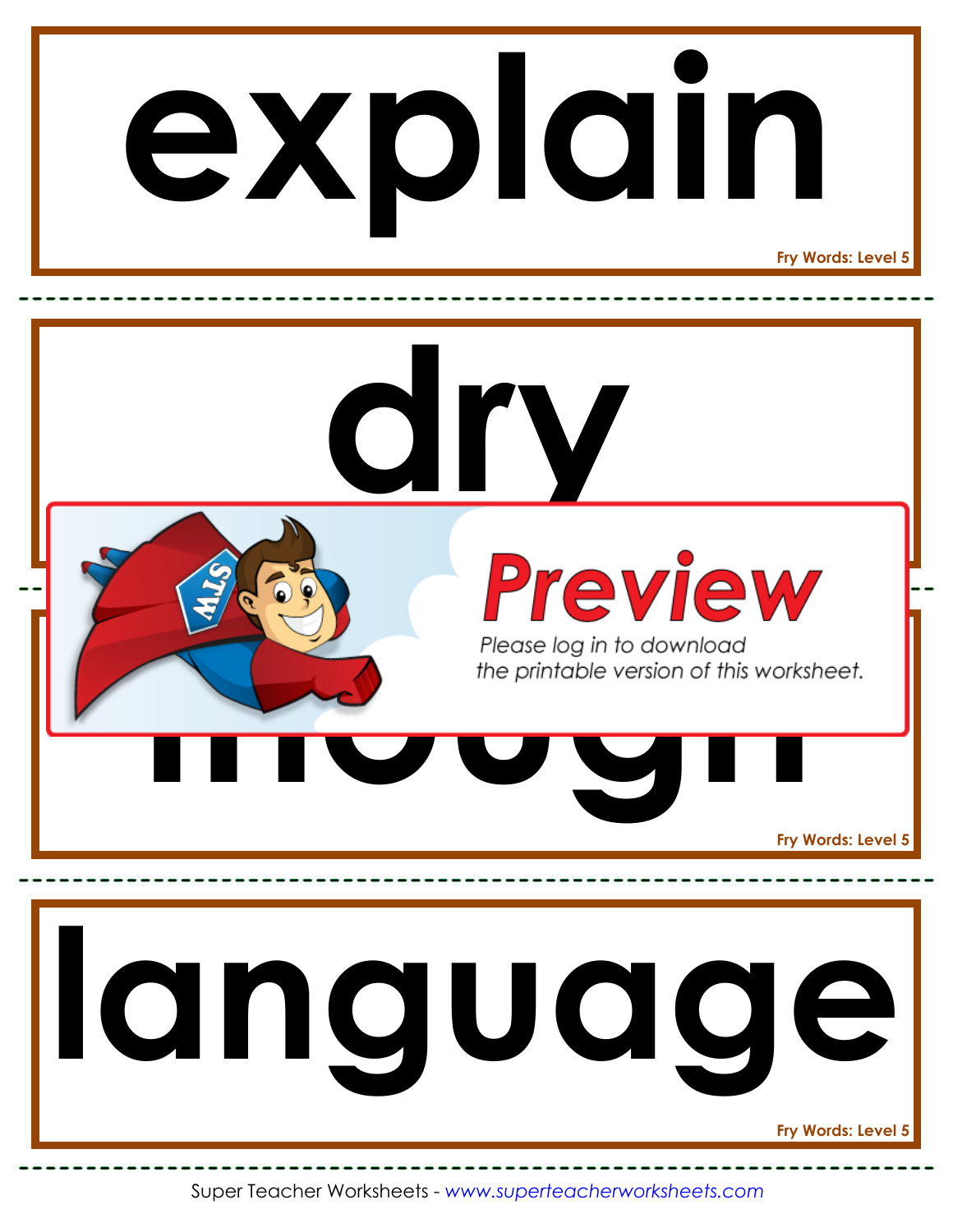# **shape**

**Fry Words: Level 5**

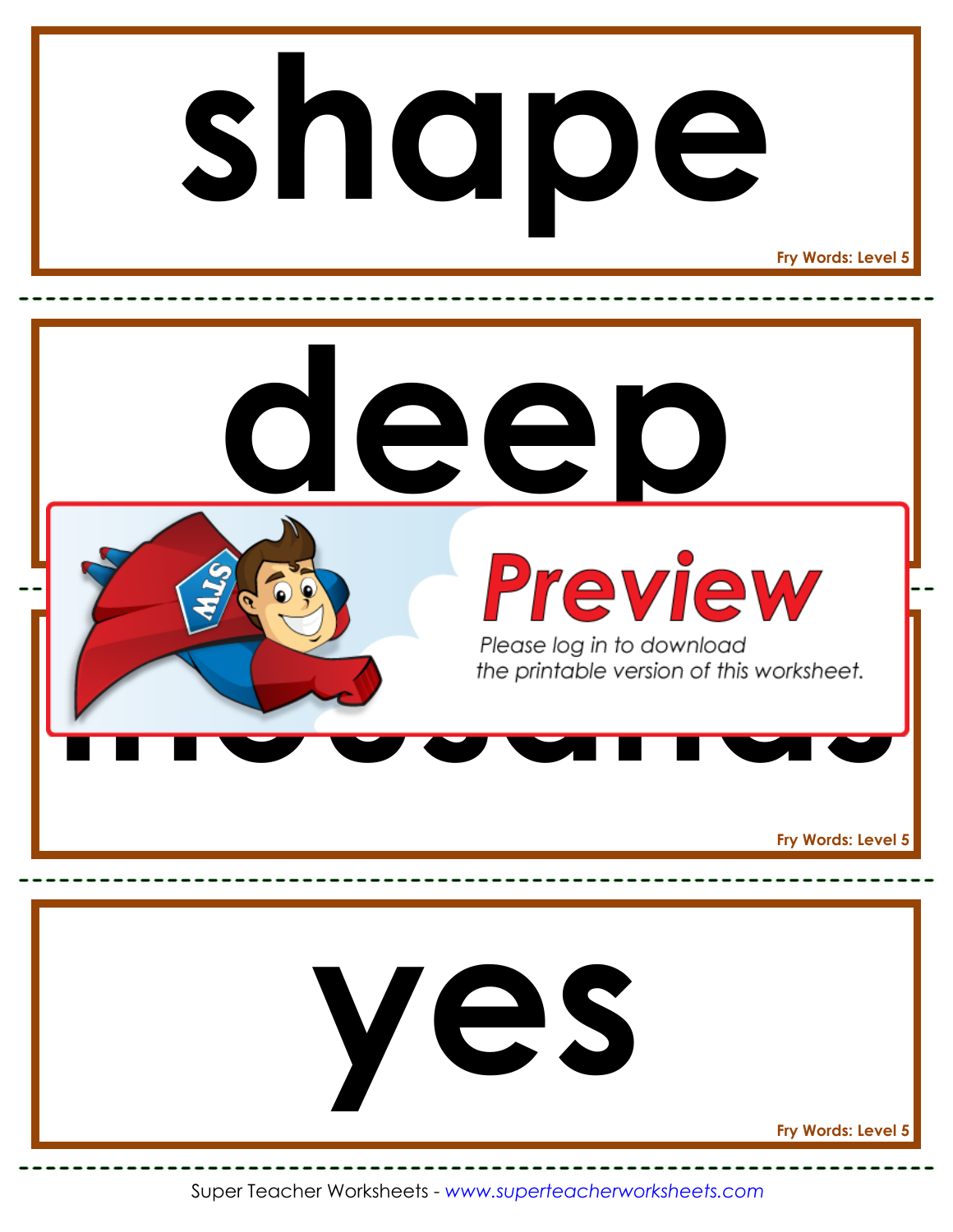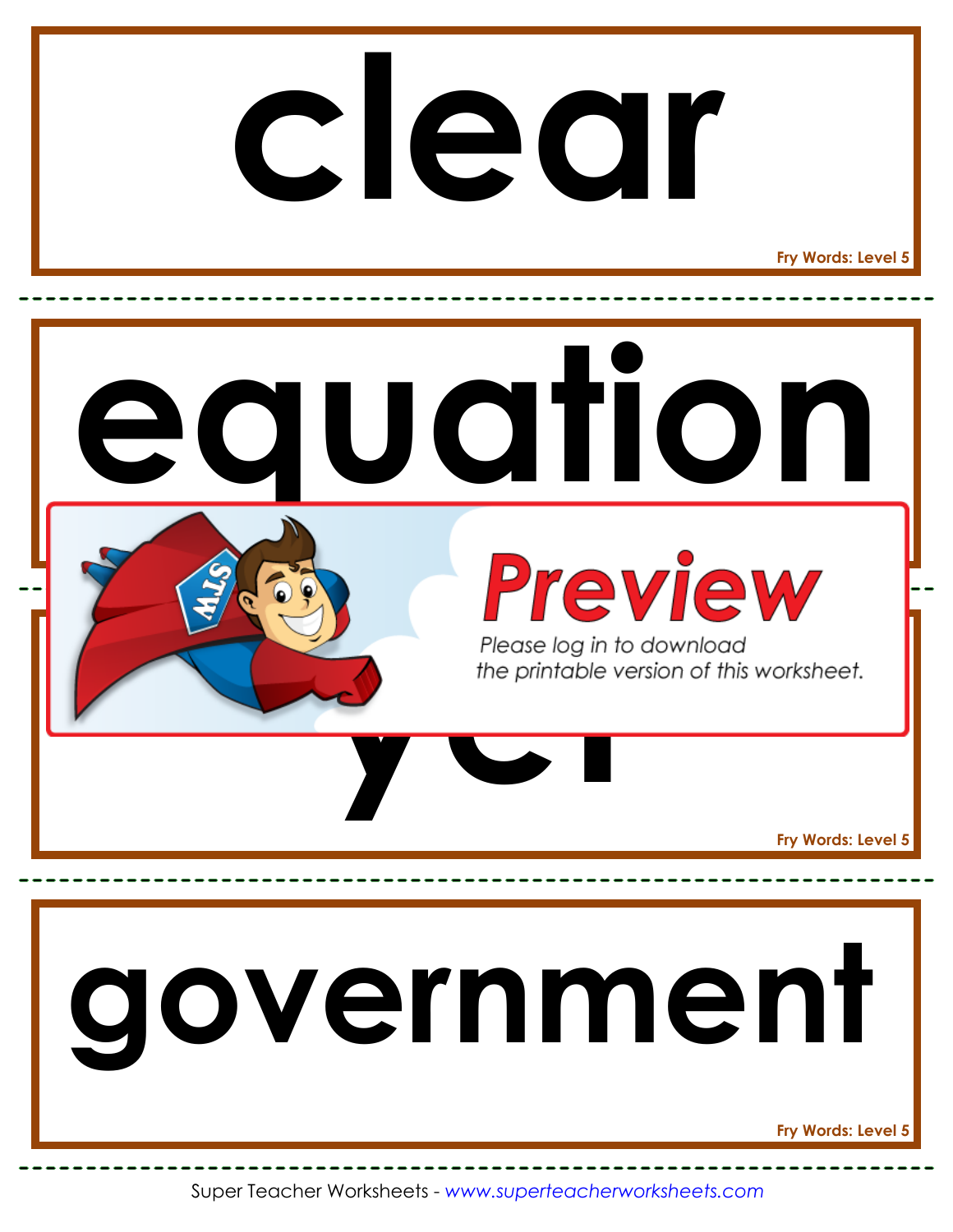

**Fry Words: Level 5**

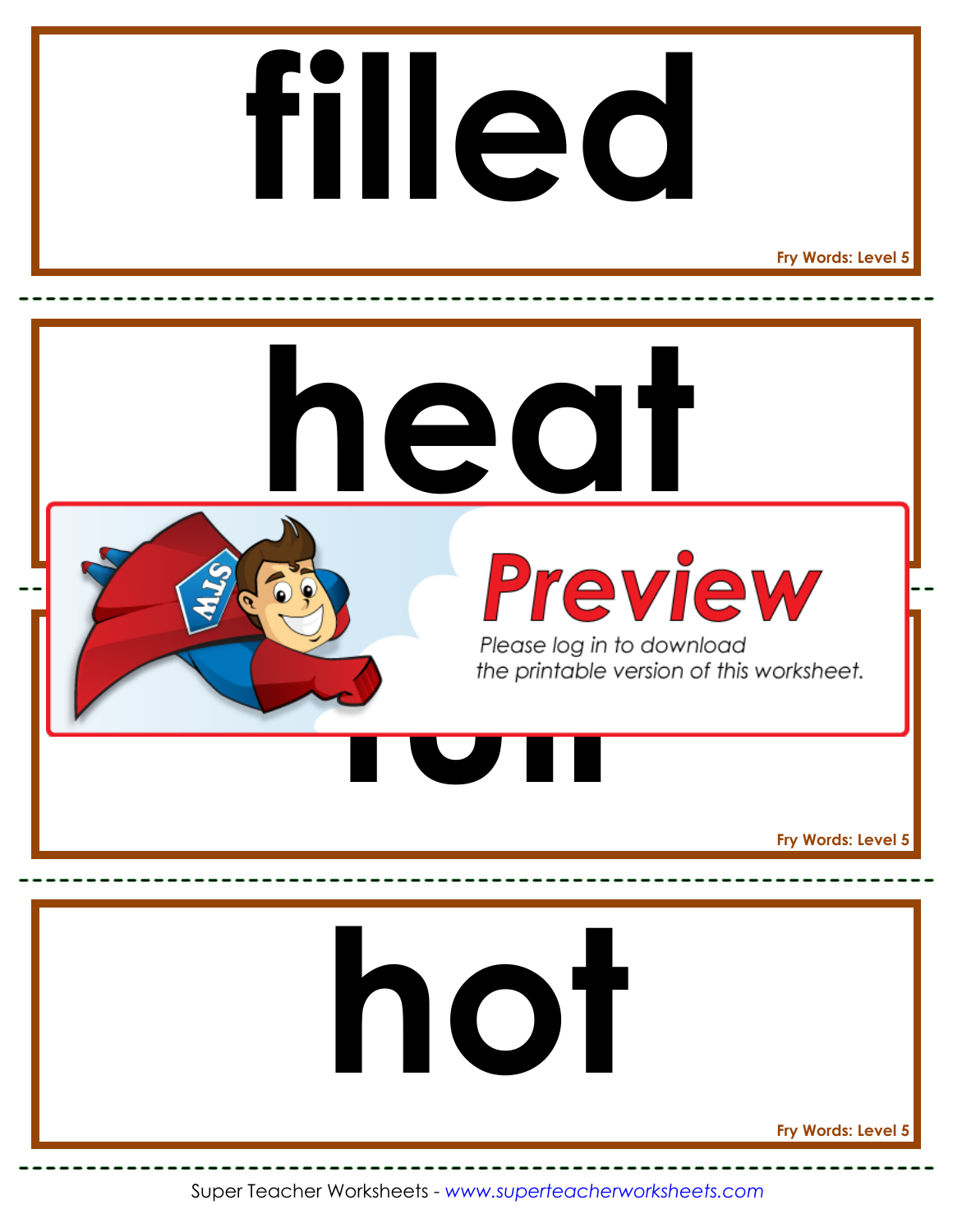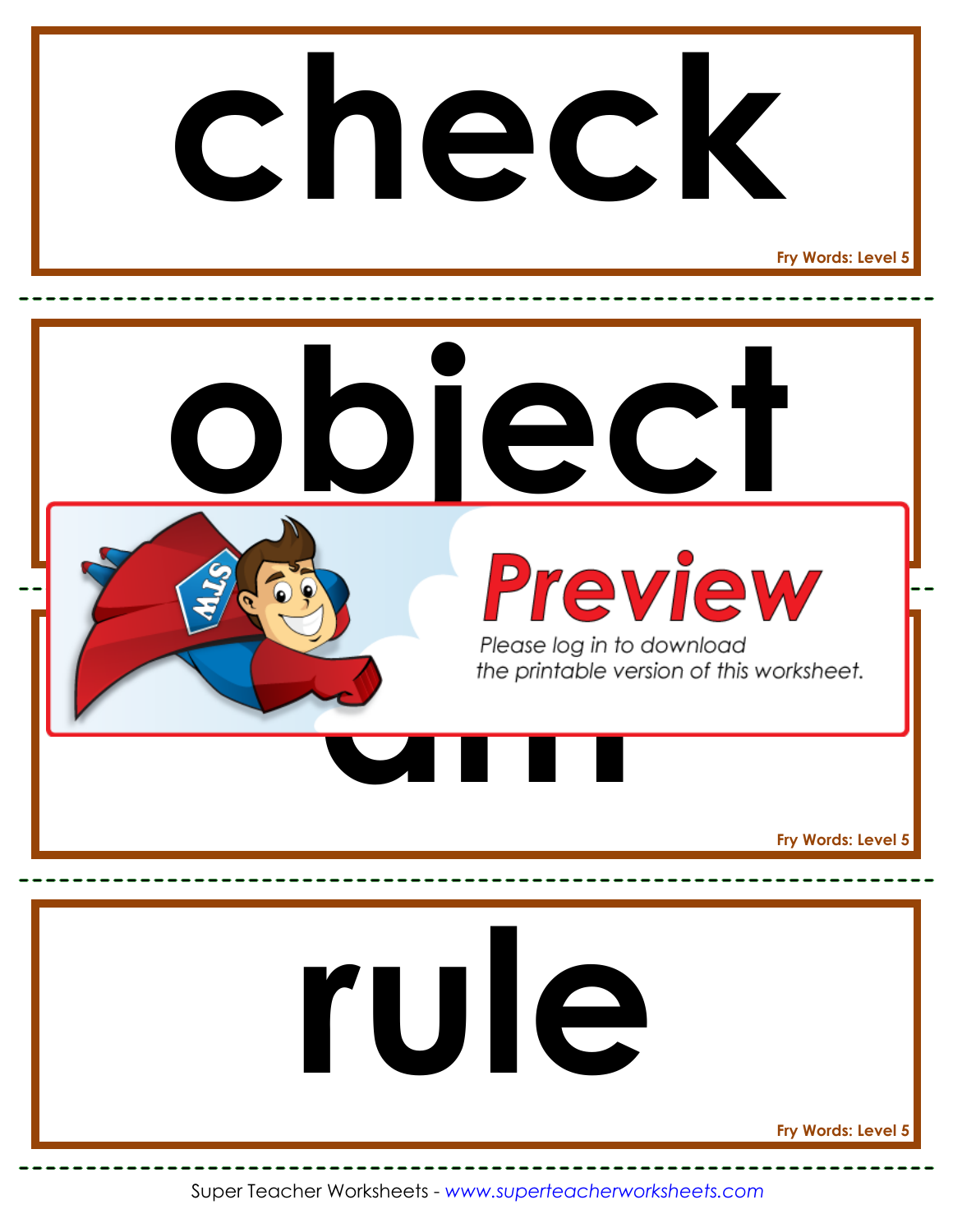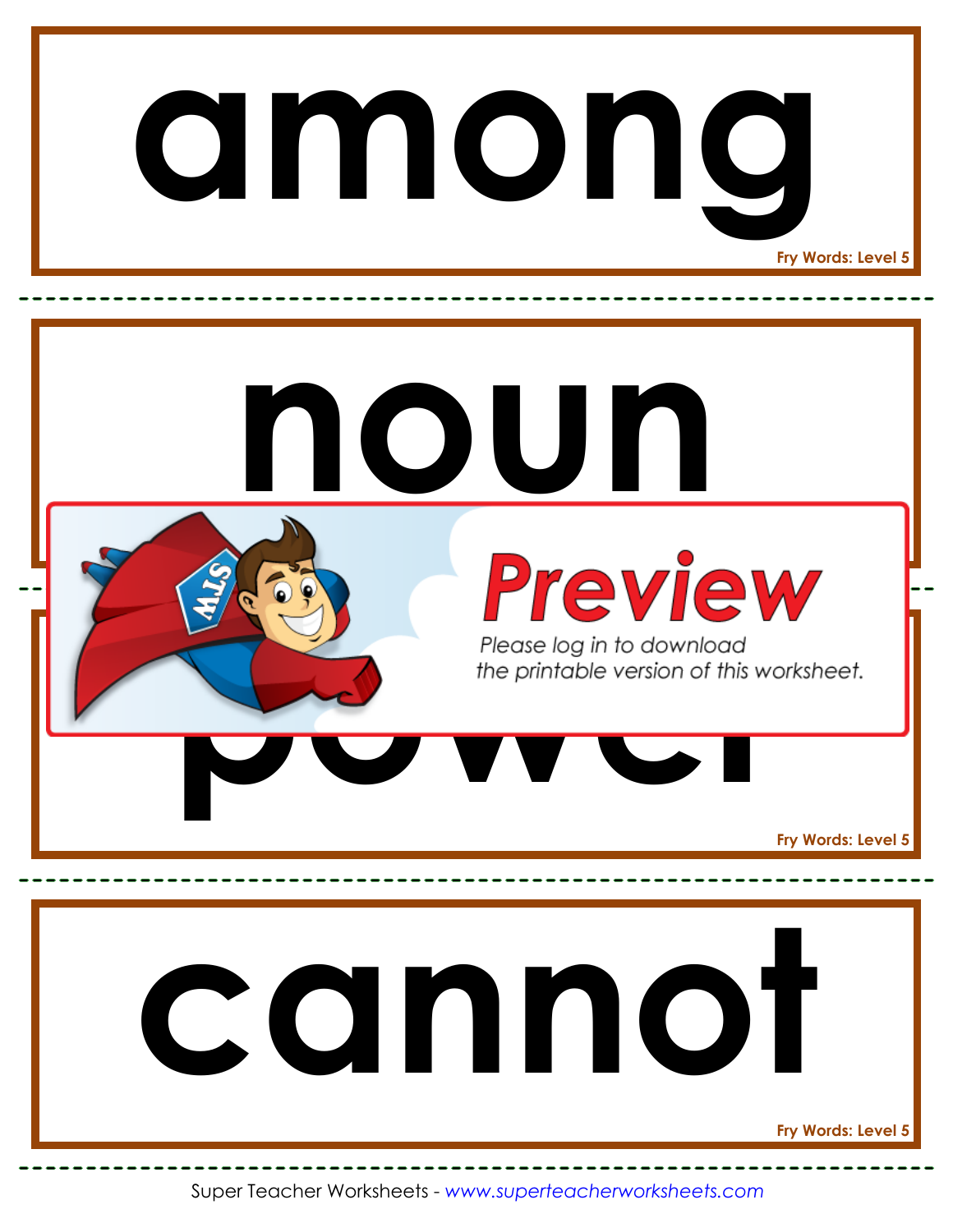#### **Fry Words: Level 5 able**

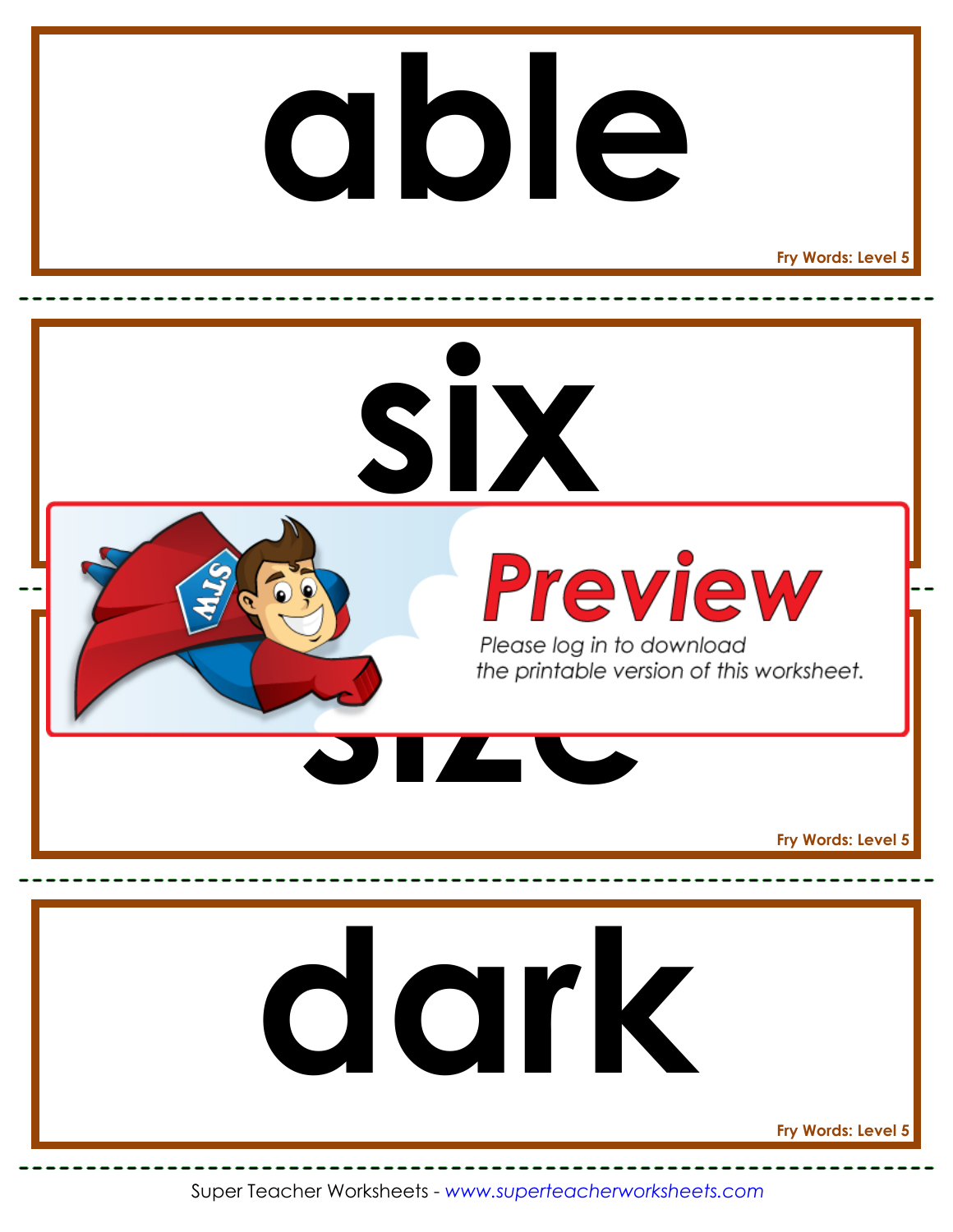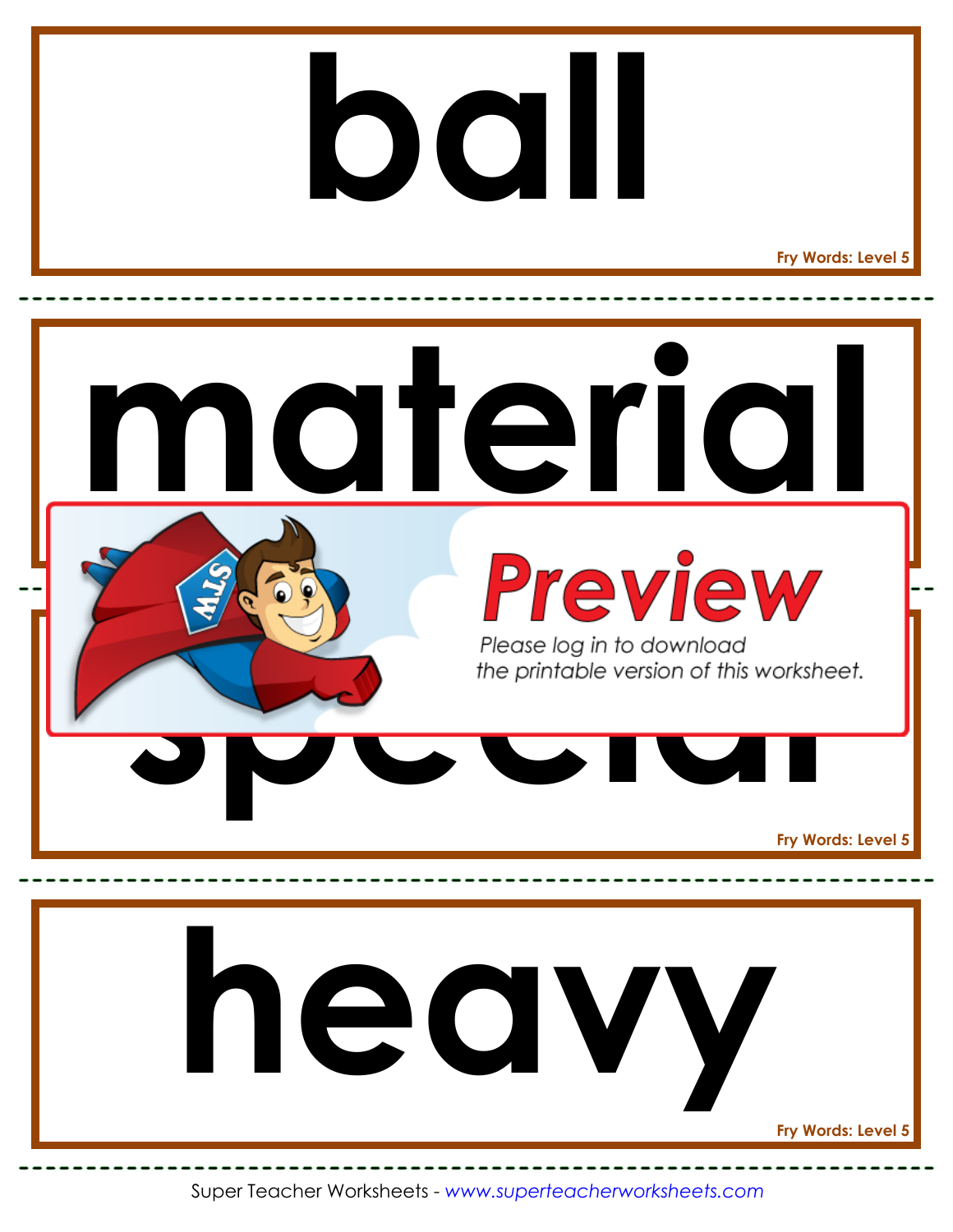## **fine**

**Fry Words: Level 5**